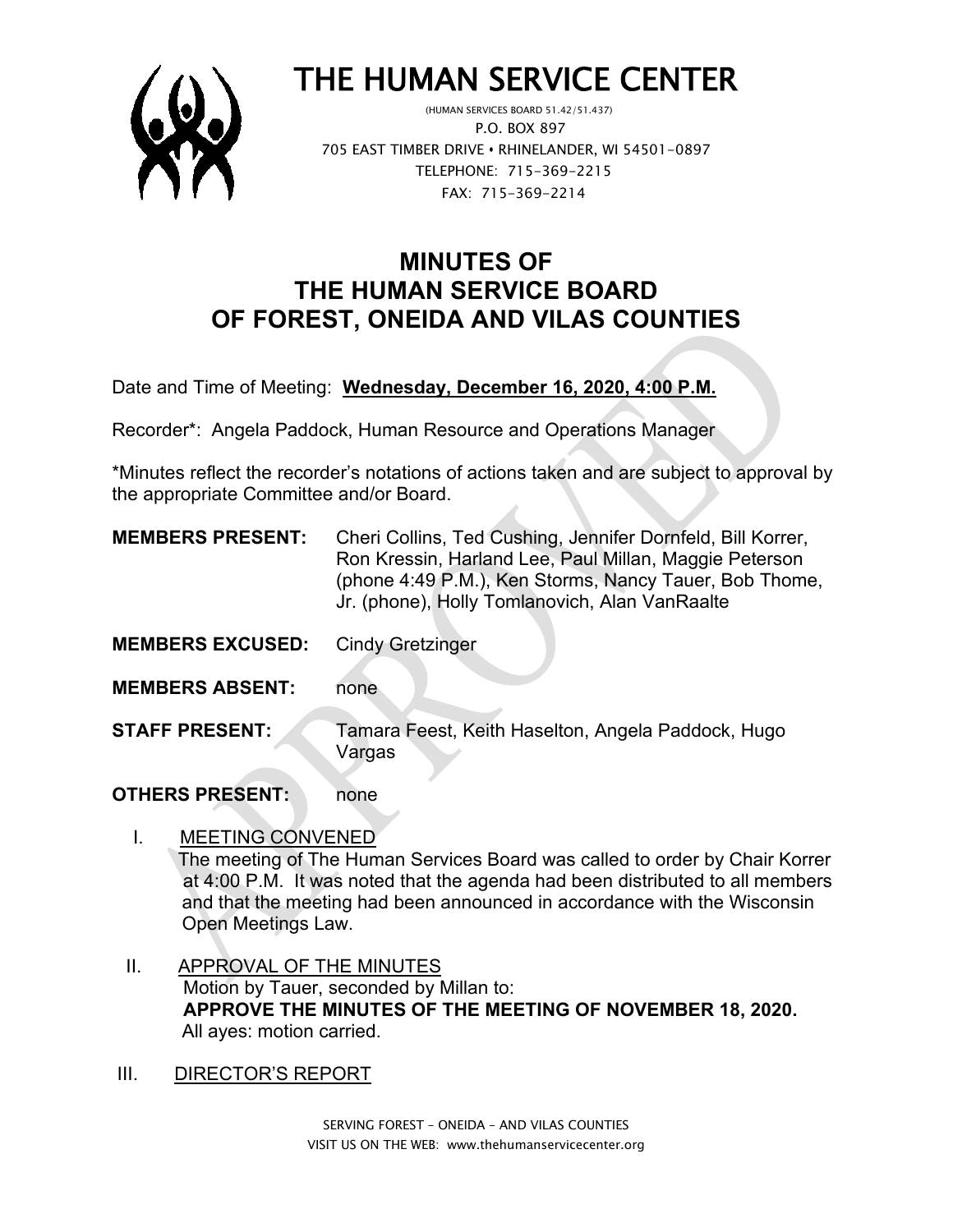- A. Vacancies and Recruitment: In addition to providing an update on current vacancies and recruitment efforts, Feest introduced Hugo Vargas, the new Behavioral Health Deputy Administrator.
- B. MA Residential SUD Benefit: Feest explained that Medicaid payment for Substance Use Treatment will begin in February 2021; it is hopeful this will open opportunities for clients as well as reduce agency expenditures.
- C. Rotary Club Presentation: Feest was contacted by previous board member, Dr. Tom Rudolph to present at area Rotary Club; this great outreach opportunity was held last Monday.
- D. Chapter 980 Committee: WI Human Services Boards are required by state statute to locate residences for sexually violent offenders leaving treatment centers. Feest discussed recent Forest County offender that placement was secured and approved by the court.
- E. CAP Team Application: Feest submitted her application for appointment to the WI County Ambassador Program.
- F. Building Updates: Feest recognized Scott Peitsch, Facilities Technician, on his cleaning and organization efforts since March 2020 when COVID-19 forced most staff to work from home.
- G. Telehealth Grant: Feest discussed the telehealth grant award the agency received that potentially could provide equipment for virtual meetings. Feest is hoping that by March 2021 the agency will have virtual capabilities for Board and Committee meetings, not just by phone.
- IV. REPORT OF THE SYSTEMS REVIEW COMMITTEE 12/14/2020 Kressin reported on the meeting of December 14, 2020. Minutes had been distributed and there were no questions following his report.

#### V. REPORT OF THE OPERATIONS COMMITTEE – 12/9/2020

A. Anti-Bullying Policy & Procedure: Action Item – Lee presented the Anti-Bullying Policy & Procedure that was forwarded to the Board for consideration.

Motion by Lee, seconded by Tauer to:

**ACCEPT ANTI-BULLYING POLICY & PROCEDURE AS PRESENTED SUBJECT TO COUNSEL REVIEW.**

All ayes: motion carried.

 B. Executive Director Wage Review: Action Item – Lee explained many agency accomplishments were reported to the Operations Committee during the Executive Director's annual review. Based on Feest's outstanding performance, committee is forwarding a three-step wage increase (from level 11 to 14) for Board consideration.

Motion by Lee, seconded by VanRaalte to:

### **APPROVE WAGE INCREASE FOR THE EXECUTIVE DIRECTOR AS PRESENTED EFFECTIVE 9/4/2020.**

All ayes: motion carried.

C. Bylaws Article IV, Section D, Remuneration Revision: Action Item – Lee discussed the language added to the bylaws for clarification on when per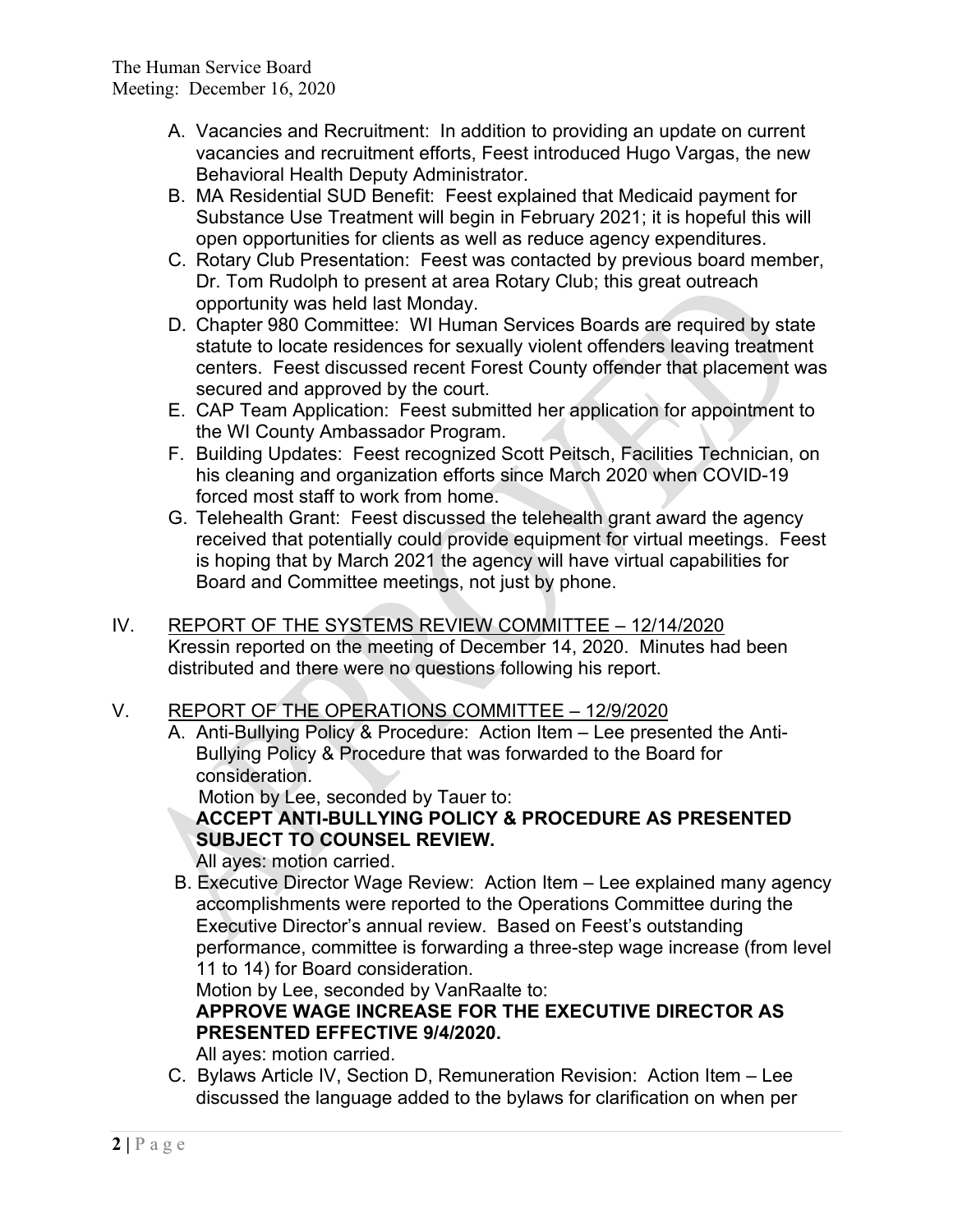diems would be received by board members; if a meeting is not called to order due to no quorum, inclement weather, or technology issues board members would only receive mileage. If a meeting is called to order and later must be cancelled, board members would receive the per diem in addition to mileage.

Motion by Lee, seconded by VanRaalte to: **APPROVE CHANGES TO BYLAWS ARTICLE IV, SECTION D, REMUNERATION REVISION AS PRESENTED.** All ayes: motion carried.

- VI. REPORT OF THE DEVELOPMENTAL DISABILITIES COMMITTEE 12/9/2020 Lee reported on the meeting of December 9, 2020. Minutes had been distributed and there were no questions following his report.
- VII. REPORT OF THE BEHAVIORAL HEALTH COMMITTEE 12/10/2020 Kressin reported on the meeting of December 10, 2020. Minutes had been distributed and there were no questions following his report.
- VIII. REPORT OF THE ADMINISTRATION COMMITTEE 12/10/2020
	- A. 2020 Year-to-Date Financial Update: Haselton explained the agency is in a good fiscal position overall. Through October 2020 actuals, there currently is a substantial surplus due to CARES Act funding, WIMCR payment and low hospitalizations.
	- B. 2021 Rate Approval: Action Item Haselton presented the agency service rates for 2021 which included 2 reduced rates for CLTS Support & Service Coordination and Emergency Services Crisis Intervention. The rates were approved and forwarded to the board for consideration by the Administration Committee.

Motion by Cushing, seconded by VanRaalte to: **APPROVE THE 2021 SERVICE RATES AS PRESENTED.** All ayes: motion carried.

- VIII. NEXT MEETING DATES
	- A. Administration: Thursday, January 14, 2021 at 4:00 P.M.
	- B. Board: Wednesday, January 20, 2021 at 4:00 P.M.
	- C. Behavioral Health: Thursday, January 14, 2021 at 3:00 P.M.
	- D. Developmental Disabilities: Wednesday, January 13, 2021 at 3:00 P.M.
	- E. Operations: On Hold
	- F. Systems Review: Tuesday, January 12, 2021 at 3:00 P.M.
- IX. ADJOURNMENT

There being no further business, motion by Lee seconded by Cushing to: **ADJOURN THE MEETING.**

All ayes: motion carried.

Meeting adjourned at 4:52 P.M.